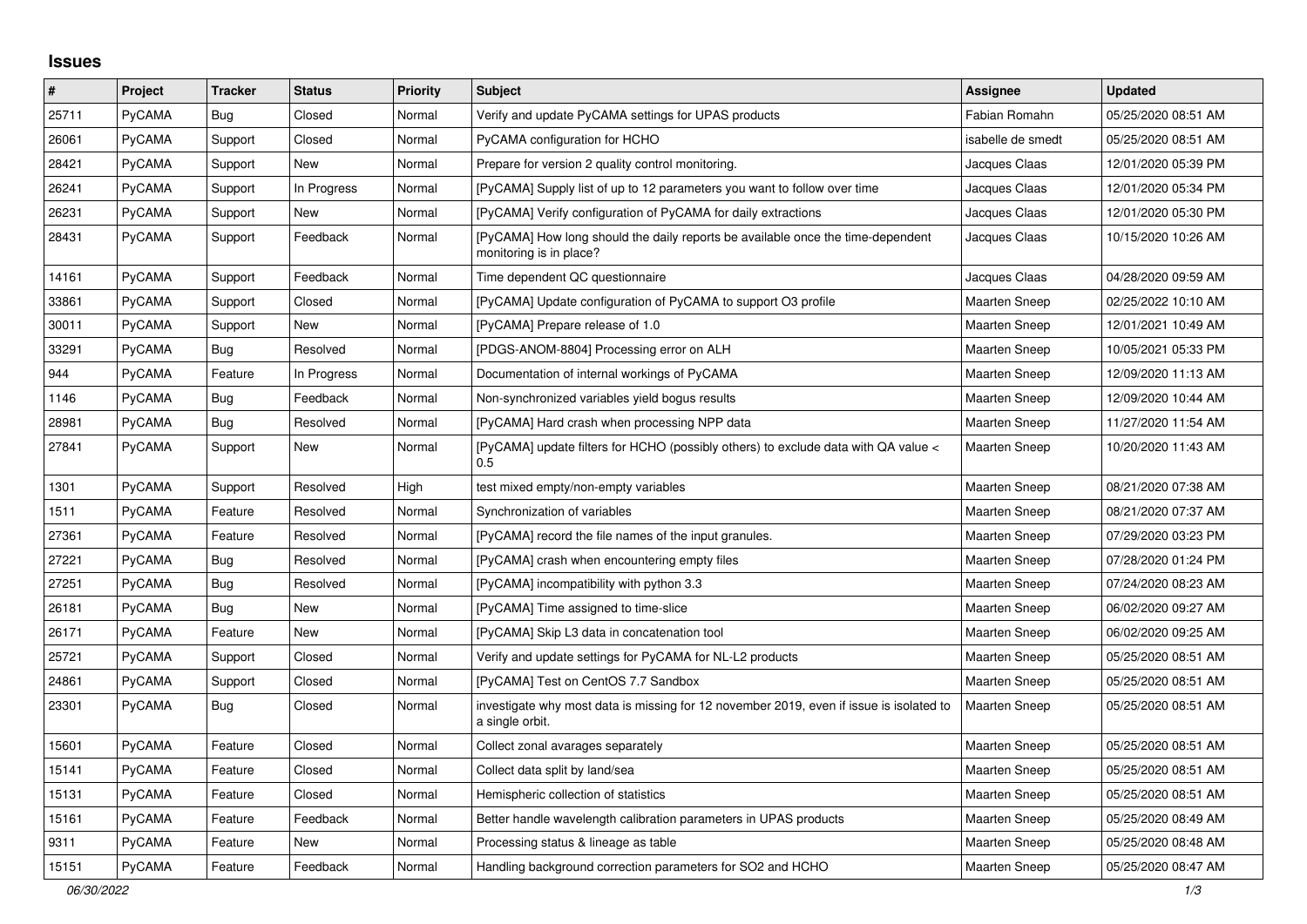| $\sharp$ | Project       | <b>Tracker</b> | <b>Status</b> | <b>Priority</b> | Subject                                                                | <b>Assignee</b>      | <b>Updated</b>      |
|----------|---------------|----------------|---------------|-----------------|------------------------------------------------------------------------|----------------------|---------------------|
| 19181    | <b>PyCAMA</b> | <b>Bug</b>     | New           | Normal          | Date reported on Input data per granule possibly incorrect for offline | <b>Maarten Sneep</b> | 05/25/2020 08:27 AM |
| 9321     | PyCAMA        | Support        | Closed        | Normal          | Update configuration of PyCAMA for daily extractions                   | <b>Maarten Sneep</b> | 01/25/2019 09:55 AM |
| 15331    | PyCAMA        | Bug            | Closed        | Normal          | Allow for different ranges in the histogram and world plot.            | Maarten Sneep        | 01/25/2019 09:51 AM |
| 957      | PyCAMA        | Support        | Closed        | Normal          | Monitor the performance of PyCAMA                                      | <b>Maarten Sneep</b> | 11/30/2018 01:11 PM |
| 558      | PyCAMA        | Feature        | In Progress   | Normal          | Coregistration                                                         | Maarten Sneep        | 11/06/2018 05:47 PM |
| 12131    | PyCAMA        | Support        | Closed        | High            | PyCAMA test aborted when processing ALH                                | <b>Maarten Sneep</b> | 11/06/2018 12:14 PM |
| 12091    | PyCAMA        | Bug            | Closed        | Normal          | Background color in world plot may be wrong                            | Maarten Sneep        | 10/24/2018 03:22 PM |
| 10961    | PyCAMA        | <b>Bug</b>     | Closed        | High            | basemap toolkit is out of date                                         | Maarten Sneep        | 10/24/2018 03:22 PM |
| 10951    | PyCAMA        | <b>Bug</b>     | Closed        | Normal          | Integrated profile gives wrong values                                  | Maarten Sneep        | 10/24/2018 03:22 PM |
| 9301     | PyCAMA        | <b>Bug</b>     | Closed        | High            | NRT extraction even smaller than anticipated.                          | Maarten Sneep        | 10/24/2018 03:22 PM |
| 4051     | PyCAMA        | Bug            | Closed        | Normal          | Sensing time only accepts full mission                                 | Maarten Sneep        | 10/25/2017 01:20 PM |
| 1551     | PyCAMA        | Bug            | Closed        | Normal          | Handle files with zero-length scanline dimension correctly             | <b>Maarten Sneep</b> | 10/25/2017 01:20 PM |
| 1521     | PyCAMA        | <b>Bug</b>     | Closed        | High            | Concatenation fails with index error                                   | <b>Maarten Sneep</b> | 10/25/2017 01:20 PM |
| 1501     | PyCAMA        | Feature        | Closed        | Normal          | Aggregate/concatenate cama produced data                               | <b>Maarten Sneep</b> | 10/25/2017 01:20 PM |
| 1391     | PyCAMA        | Feature        | Closed        | Normal          | Switch to scientific notation on the colour bars.                      | <b>Maarten Sneep</b> | 10/25/2017 01:20 PM |
| 952      | PyCAMA        | Feature        | Closed        | Normal          | Add detection of inconsistencies in the configuration                  | Maarten Sneep        | 10/25/2017 01:20 PM |
| 1491     | PyCAMA        | Bug            | Closed        | Normal          | Fix irradiance extraction                                              | <b>Maarten Sneep</b> | 08/04/2017 02:41 PM |
| 1481     | PyCAMA        | Feature        | Closed        | Normal          | Add '--actions' flag to cama.py                                        | <b>Maarten Sneep</b> | 08/04/2017 02:41 PM |
| 1471     | <b>PyCAMA</b> | <b>Bug</b>     | Closed        | Normal          | Generate a name for the irradiance granule if no metadata is available | <b>Maarten Sneep</b> | 08/04/2017 02:41 PM |
| 1461     | PyCAMA        | Feature        | Closed        | Normal          | Add input granule counter variable                                     | <b>Maarten Sneep</b> | 08/04/2017 02:41 PM |
| 1451     | PyCAMA        | Feature        | Closed        | Normal          | Remove variable from scatterplot list if min=max                       | <b>Maarten Sneep</b> | 08/04/2017 02:41 PM |
| 1291     | PyCAMA        | Feature        | Closed        | Normal          | Reconsider handling of all empty variables.                            | Maarten Sneep        | 08/04/2017 02:41 PM |
| 1281     | PyCAMA        | Bug            | Closed        | Normal          | If a unit is empty in the config, it ends up in the plot as "[b'1']"   | <b>Maarten Sneep</b> | 08/04/2017 02:41 PM |
| 1240     | PyCAMA        | <b>Bug</b>     | Closed        | Normal          | Along track plot and fill values                                       | <b>Maarten Sneep</b> | 06/13/2017 02:00 PM |
| 1237     | PyCAMA        | <b>Bug</b>     | Closed        | Normal          | Correctly handle zero-length files                                     | <b>Maarten Sneep</b> | 06/13/2017 02:00 PM |
| 1227     | PyCAMA        | Bug            | Closed        | Normal          | 'KeyError' exception when there is no valid data in a run              | <b>Maarten Sneep</b> | 06/13/2017 02:00 PM |
| 1226     | <b>PyCAMA</b> | <b>Bug</b>     | Closed        | Normal          | Additional data bug in transform object (HCHO and SO2)                 | <b>Maarten Sneep</b> | 06/13/2017 02:00 PM |
| 1145     | PyCAMA        | Bug            | Closed        | High            | 'too many open files' error                                            | Maarten Sneep        | 03/13/2017 04:42 PM |
| 1026     | PyCAMA        | Feature        | Closed        | Normal          | Option to exclude variable from the scatter plots.                     | <b>Maarten Sneep</b> | 03/13/2017 04:42 PM |
| 958      | PyCAMA        | <b>Bug</b>     | Closed        | Normal          | Using the configured title in the reports.                             | Maarten Sneep        | 01/10/2017 10:52 AM |
| 992      | PyCAMA        | Feature        | Closed        | Normal          | Indicate per variable in which mode(s) that variable is available      | Maarten Sneep        | 12/15/2016 01:18 PM |
| 956      | PyCAMA        | Feature        | Closed        | Normal          | Clean up display of matrices in report                                 | <b>Maarten Sneep</b> | 10/27/2016 04:43 PM |
| 955      | PyCAMA        | Feature        | Closed        | Normal          | Add progress messages                                                  | Maarten Sneep        | 10/27/2016 04:43 PM |